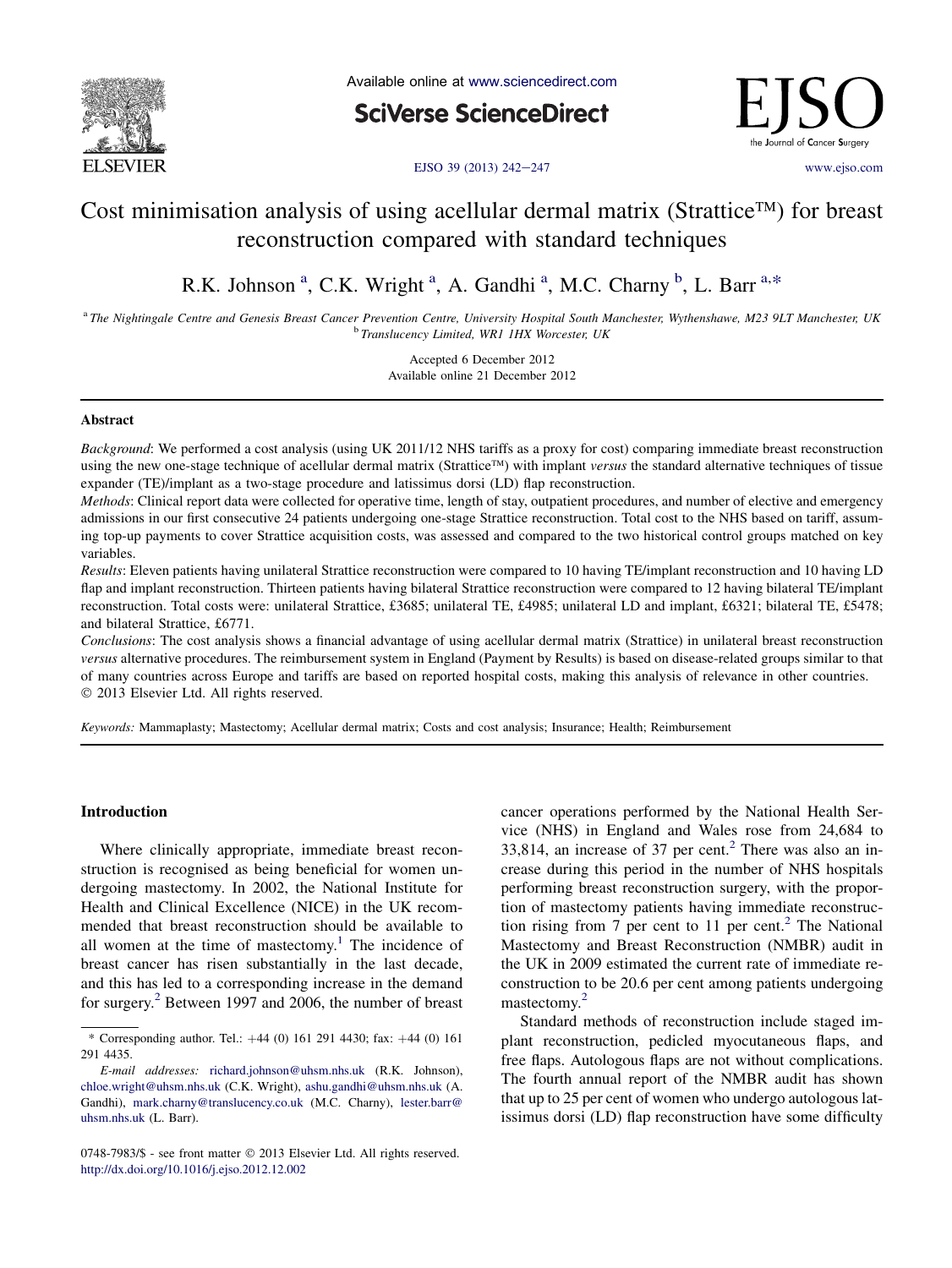lifting and carrying heavy objects.<sup>[2](#page--1-0)</sup> The main advantages of implant-based reconstruction are the absence of donor-site morbidity, reduced operating time, and quicker recovery. However, the standard implant technique involves a second-stage procedure after tissue expansion to implant a permanent prosthesis. It also involves full muscle coverage of the expander, which has inherent aesthetic consequences (eg, the expander tends to sit higher and lacks projection). Releasing pectoralis fibres to allow lower pole expansion improves projection, but implant rippling can be an issue when the implant is subcutaneous. Acellular dermal matrices (ADMs) in the form of AlloDerm<sup>®</sup> Regenerative Tissue Matrix (human cadaveric ADM; LifeCell Corporation, Branchburg, New Jersey, USA) and more recently Strattice™ Reconstructive Tissue Matrix (non-crosslinked intact porcine-derived ADM; LifeCell Corporation) have been used to provide implant coverage and to stabilise the position of the implant in a "cover and hold" concept. One of the important features of biologic mesh is its ability to allow neovascularisation through incorporation into host tissues $3$ unlike synthetic mesh, which often becomes encapsulated $4$ 

and is not used in reconstruction of the breast.

We have been using Strattice for breast reconstruction in a "one-stage" technique since January 2009. The use of Strattice has allowed us to insert the final-size breast implant at the initial surgery, or to insert a one-stage, twochamber expander implant without the need for a second operation. The purpose of this cost minimisation analysis was to compare the cost to the NHS of the index operation, consumables additional to those included in the tariff payment, hospital admissions and attendances, and complications in three groups of patients: immediate breast reconstruction using Strattice, traditional tissue expander (TE)/implant, and LD techniques. The analysis compared costs in unilateral and bilateral patients separately. The cost analysis is based on national tariffs as a proxy for hospital costs, with the addition of the acquisition cost of Strattice, which is not included in the historical average costs reported by all NHS hospitals in England on which tariffs are based. The reimbursement system in England is a diagnosis-related group (DRG)-variant and in this respect is similar to the reimbursement systems used in many other countries. Given the current focus on healthcare costs in Europe for governments and healthcare insurance companies alike, it seems timely and relevant to present a cost analysis of using Strattice in immediate breast reconstruction compared with traditional methods, taking into account the relatively high cost of biologic mesh.

#### Patients and methods

#### Design

This analysis involves the first 24 patients who underwent a one-stage Strattice and implant reconstruction (unilateral or bilateral) at our institution (The Nightingale Centre and Genesis Breast Cancer Prevention Centre, University Hospital South Manchester, Wythenshawe, Manchester, UK). Clinical data were collected from the clinical records, and data on operative time, length of stay (LOS), and number of elective and emergency admissions were collected from the hospital data systems. Costings were based on the tariffs governing reimbursement current in the NHS in England in the financial year 2011/ 12. Although hospitals are known to report different costs for what appear to be the same procedures, $5$  tariffs are based on the average reported hospital costs and can be considered a reasonable proxy for true hospital costs. Whether costs in a given hospital are higher or lower than average, the costs we have analysed are real for the payer because  $-$  as in other healthcare systems across Europe in which reimbursement is based on  $DRGs - the sum$ reimbursed is payable regardless of the actual cost to the hospital providing the relevant care.

Control groups (comparable in number to the unilateral or bilateral Strattice group, as appropriate) comprised patients undergoing two alternative standard methods of reconstruction: a conventional two-stage TE/implant technique (bilateral and unilateral) or unilateral single-stage LD flap reconstruction with implant. Control groups constituted a retrospective consecutive series working back from the date when Strattice became available in our hospital. No change was made to the mastectomy technique, which was comparable in all three groups. No data were collected on cosmetic outcome, patient satisfaction, or surgeon satisfaction. Data were collected for the comparison groups for a period of 18 months from their index operation to equal the approximate duration of follow-up for the ADM group.

To ensure an uncomplicated analysis, some patients were excluded from operative duration and LOS analyses: for example, several patients had contralateral surgery at the time of the index or additional surgeries, which may have influenced length of operation and LOS; such patients were excluded from the relevant analyses but not from others.

Cancer treatments (such as chemotherapy and radiotherapy) subsequent to index surgery were not recorded, but chemotherapy or radiotherapy prior to index surgery was recorded as a comorbidity. Additional unplanned surgeries (defined as all surgeries except for exchange of implants and port removal from dual-type implants) were included in the analysis.

## Statistical analysis

Statistical differences were calculated using the appropriate descriptive statistics (ie, chi-square  $[\chi^2]$  test and one-way analysis of variance [ANOVA]). Where sample sizes were small, differences were calculated using Fisher's exact test. For all tests,  $P < 0.05$  was considered statistically significant. Statistical analysis was performed with the IBM SPSS statistical program version 19.00 (Chicago, IL, USA).